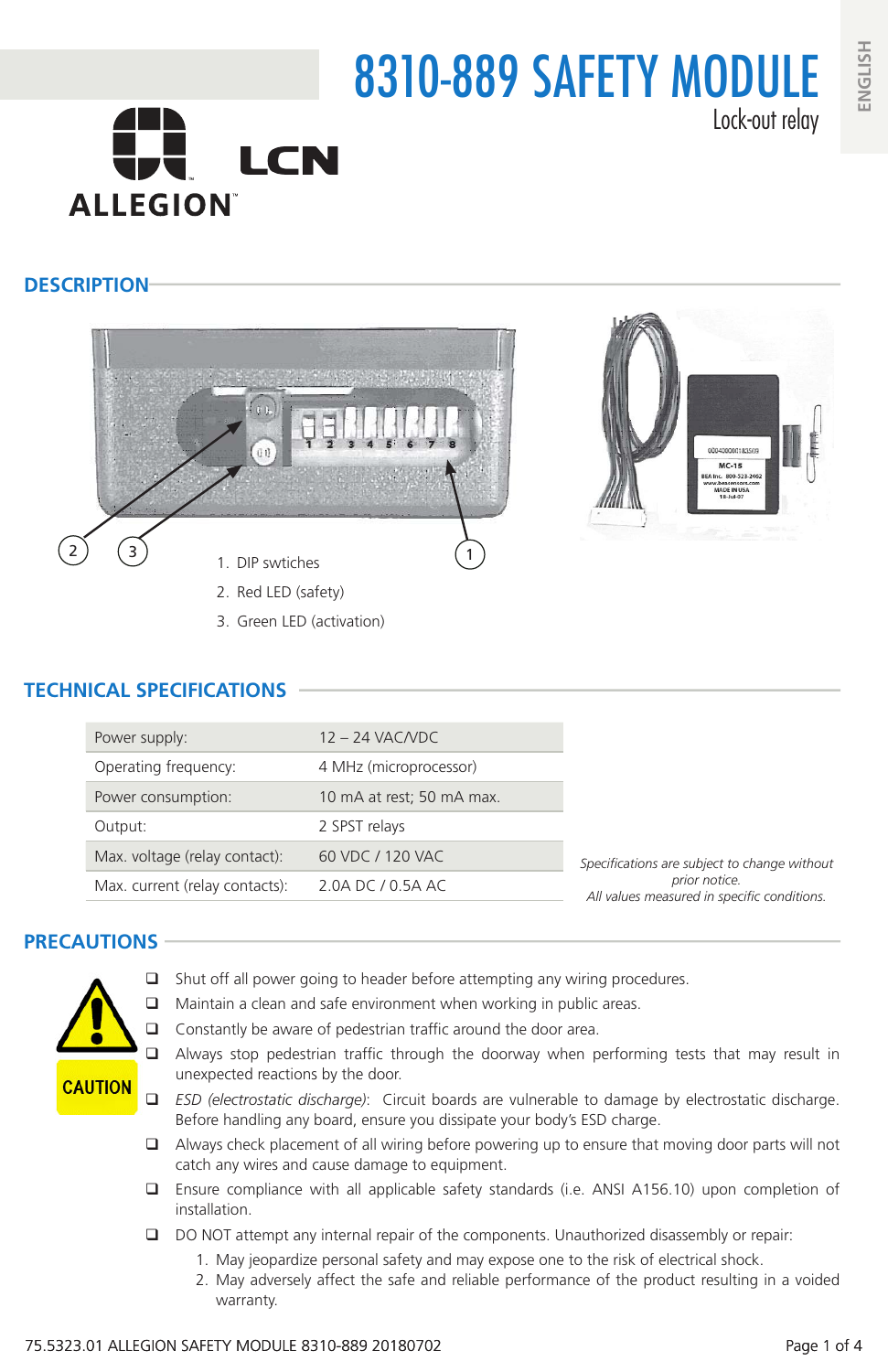# WIRING



**SCANNER**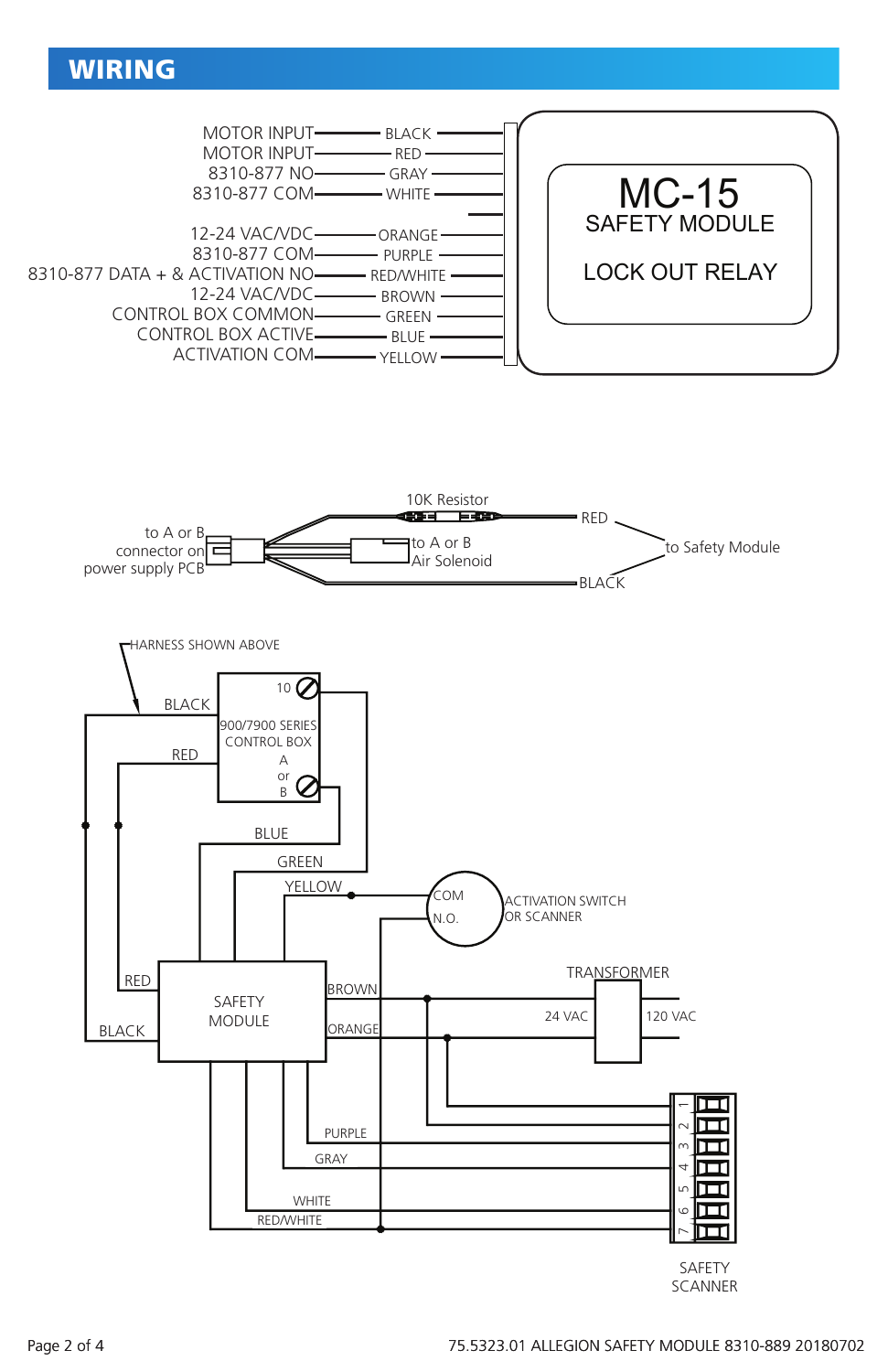## PROGRAMMING

#### 1. Apply power.

**RED LED** = When the door is closed and someone steps into the safety zone, this indicates that it will ignore any activation signal it receives. Therefore, the door will remain closed until the HMSS safety zone is clear. Once the safety zone is clear and the door has been activated, a normal opening cycle will commence.

**GREEN LED** = If someone steps into the safety zone when the door is open, the Safety Module's green LED will indicate that the HMSS will be connected to the activation circuitry of the door thus holding the door open for as long as someone is in its pattern.



#### 2. SET LOCK-OUT TIME DELAY

The lock-out time delay for the door closing cycle must be set using the six DIP switches located on the front of the unit. A 0 to 31 second lock-out time delay can be achieved. The lock-out time delay must be set so that the HMSS does not send a safety signal during the closing cycle. As soon as the door reaches the jamb, the Safety Module should reactivate the HMSS.

#### 3. SET TIME DELAY ON SAFETY MODULE

Check to make sure that the Safety Module locks out the HMSS for the entire closing cycle of the door. If the scanner sends a safety signal (scanner red light on) anytime during the closing cycle, the time delay set on the Safety Module must be increased. If the door goes into safety swing as soon as it starts to close and you have a time delay set for the length of the closing cycle, ensure that the AC power is being switched on and off at the point of connection for the red and black wires. Correct any faults before proceeding.

#### 4. SET DIP SWITCHES

Set the DIP switches according to the chart on page 4 to achieve the desired lock out time delay. The DIP switches are configured to send a binary coded input to the microprocessor to establish the correct lock out time delay.

#### For example:

The normal closing cycle of an automatic door lasts about 7 seconds. In order to get the proper closing lockout time delay needed for the closing cycle of the door, the DIP switches need to be set according to the chart on page 4 for 7 seconds (Default Setting). To get the proper lock-out time delay DIP switches 1, 2, and 3 must be in the ON position and DIP switches 4 thru 8 must be in the OFF position.